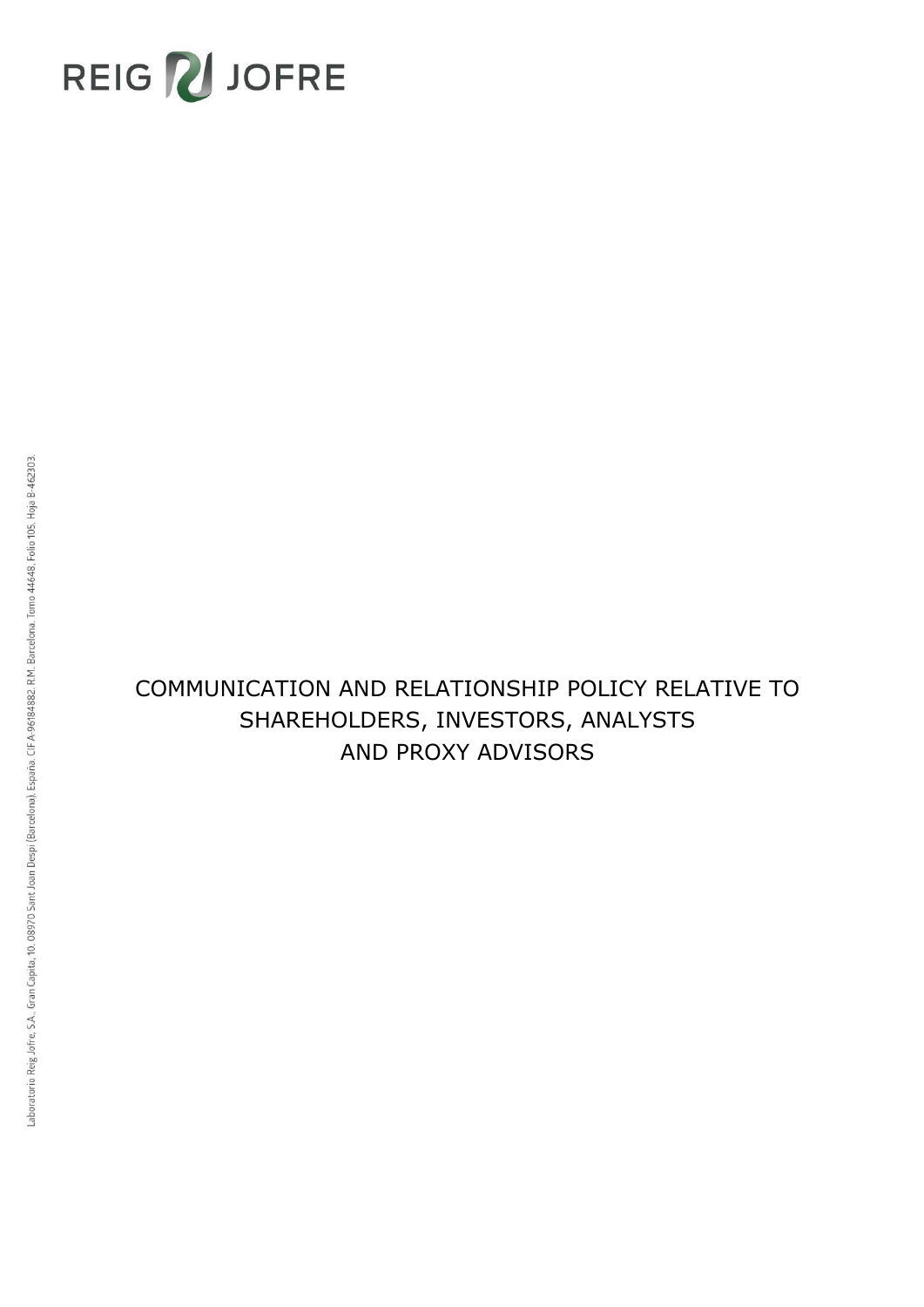## "LABORATORIO REIG JOFRE, S.A." COMMUNICATION AND RELATIONSHIP POLICY RELATIVE TO SHAREHOLDERS, INVESTORS, ANALYSTS AND PROXY ADVISORS

## INTRODUCTION

On 18th February, 2015, the Board of the Spanish National Securities Market Commission (hereinafter, the "*CNMV*") approved the new Code of Good Governance for listed companies (hereinafter the "Code of Good Governance"), which included, among others, recommendations that aim to build trust and transparency for both domestic and foreign shareholders and investors.

The Board of Directors of "Laboratorio Reig Jofre, S.A." (hereinafter, "Reig Jofre" or the "Company", interchangeably) is responsible for establishing the most appropriate mechanisms for communication with its shareholders and investors. Consequently, the communication and relationships policy relative to shareholders, investors, analysts and proxy advisers contained in this document (hereinafter, the "Communication Policy"), in compliance with the principles of good corporate governance set out in the Code of Good Governance approved by the *CNMV*, as well as the powers conferred by Article 33 of the Board of Directors Regulation, which establishes, inter alia, that:

- *The Board of Directors shall determine the most appropriate mechanisms to study the proposals formulated by shareholders in relation to the corporate management.*
- *Notwithstanding the Board's guaranteeing the principal of equal treatment in its relationships with shareholders, the information systems in place for the different groups of shareholders shall be studied and monitored.*

#### I. GENERAL PRINCIPLES OF THE POLICY

As the body responsible for determining the Company's general policies and strategies, the Board is committed to maintaining continuous, stable contact with its shareholders, investors, analysts and proxy advisors, offering equal treatment in relation to the information provided to the same and observing at all times the applicable rules against market abuse.

In this regard, the Company has a Capital Market Department, responsible, among other tasks, for the relationship with the Company's shareholders and the financial community in general. This Department strives to safeguard, protect and facilitate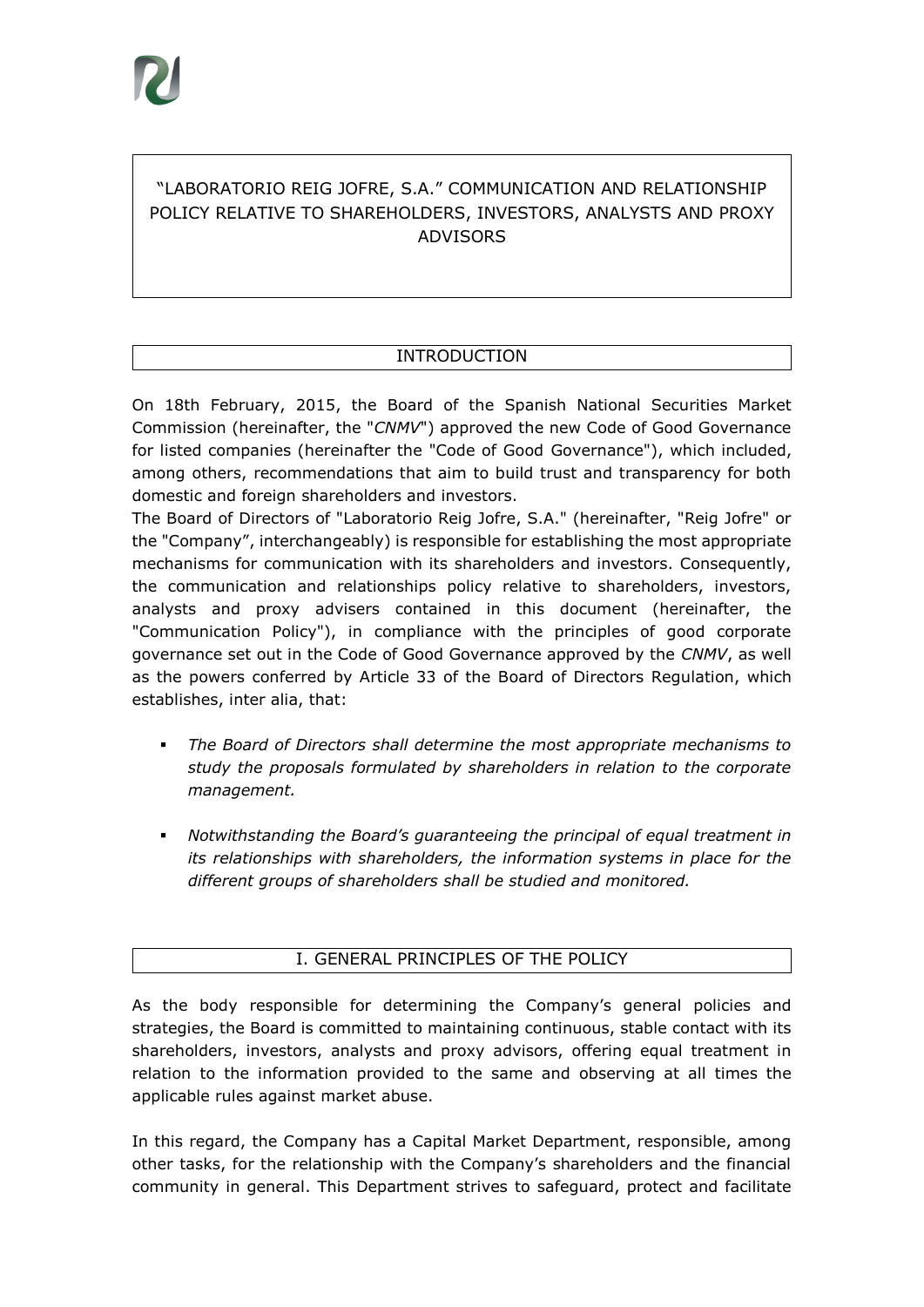

the exercise of all rights held by the shareholders, institutional investors and the markets in general, in defence of the corporate interest, and in accordance with the general principles outlined below:

- 1. **Compliance with the applicable legislation and the Company's internal regulations** and, in particular, the provisions of the Corporate Enterprises Act, the Code of Good Governance approved by the *CNMV* and the Company's Internal Code of Conduct on matters relating to securities markets, approved by the Board of Directors on April 29, 2015, as well as the principles of cooperation and transparency with the authorities, regulatory bodies and competent companies.
- 2. **Accuracy** and transparency of information.
- 3. **Equal treatment** of all shareholders and non-discrimination.
- 4. **Protection of the rights** and legitimate interests of all shareholders, protecting the legitimate rights and interests of all shareholders, providing the same treatment in the recognition and exercise of their rights when they are operating under identical conditions and are not affected by conflicts of competence or of interest.
- 5. **Maintenance and promotion of the communication channels** and tools employed between the company and its stakeholders.
- 6. **Continuous and permanent information** for the shareholders at any time, not only prior to the celebration of General Shareholders Meetings, making available all the effective channels which the Company has at its disposal, in order that the shareholders may receive constant information on any proposals that may be formulated in relation to the management of the Company, in accordance with the provisions of the Law and the rules of corporate governance.

#### II. INFORMATION AND COMMUNICATION CHANNELS

In order to ensure effective compliance with the principles set out above in this Policy, the Company has various communication channels, which it employs in accordance with the recipient of such information. In general, they are public in nature, although there are also individual means.

In this regard, the Company makes the following communication channels available to shareholders, investors, analysts and proxy advisers: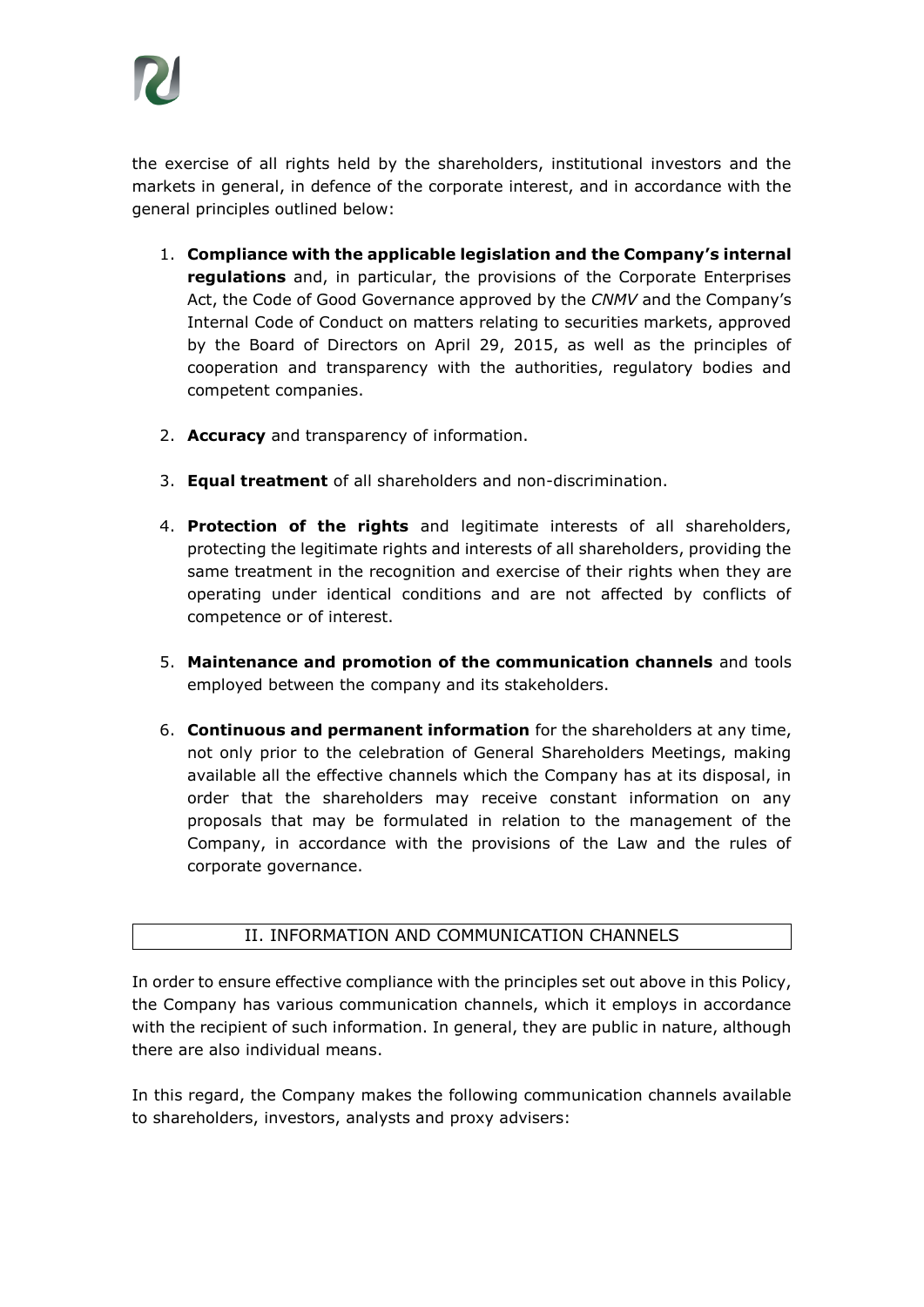

#### **1. Corporate Website**

The Company places the corporate website [\(www.reigjofre.com\)](http://www.reigjofre.com/) at the disposal of shareholders, institutional investors, markets and the general public, in order that it may function as the main channel of communication between these groups and the Company.

Reig Jofre makes the content its website available in both Spanish and in English to all interested parties. Both versions are updated periodically and, to the extent possible, simultaneously.

By means of the regular and specific updating of the corporate website, Reig Jofre makes available to its shareholders, investors and the market in general, all information that may be of interest concerning the Company's areas of activity and its geographical presence, as well as all legally-required information and all information that the Company believes may be of interest to these groups. In particular, and with regard to the above-mentioned information, the corporate website contains an "Investors" section.

### **2. Spanish National Securities Market Commission (***CNMV***) and other official organizations**

Notwithstanding simultaneous publication on the corporate website, the Company provides timely and thorough information on all matters that are relevant for the purposes of the markets to the Spanish National Securities Market Commission in order that, in compliance with current regulations, it may be made available on the Commission's website ([www.cnmv.es\)](http://www.cnmv.es/) for free consultation.

Therefore, the *CNMV* website is one of the main channels of information relative to the Company, by means of the regular publication of the Reig Jofre's "Material Facts".

#### **3. Communication through the Capital Market Department.**

The Company also makes the permanent, open channels of communication detailed below available to its shareholders and institutional investors:

- Direct telephone:  $93,480,67,10$  extension  $1242$
- **E-mail: [investors@reigjofre.com](mailto:investors@reigjofre.com)**
- Corporate website contact form: [www.reigjofre.com/es/contacto](http://www.reigjofre.com/es/contacto)

Additionally, Reig Jofre allows any interested party to subscribe to the Company's newsletter through the subscription centre available in the corporate website [\(www.reigjofre.com/es/noticias/centro-suscripcion\)](http://www.reigjofre.com/es/noticias/centro-suscripcion), thus facilitating the reception of all the news items published by the Company.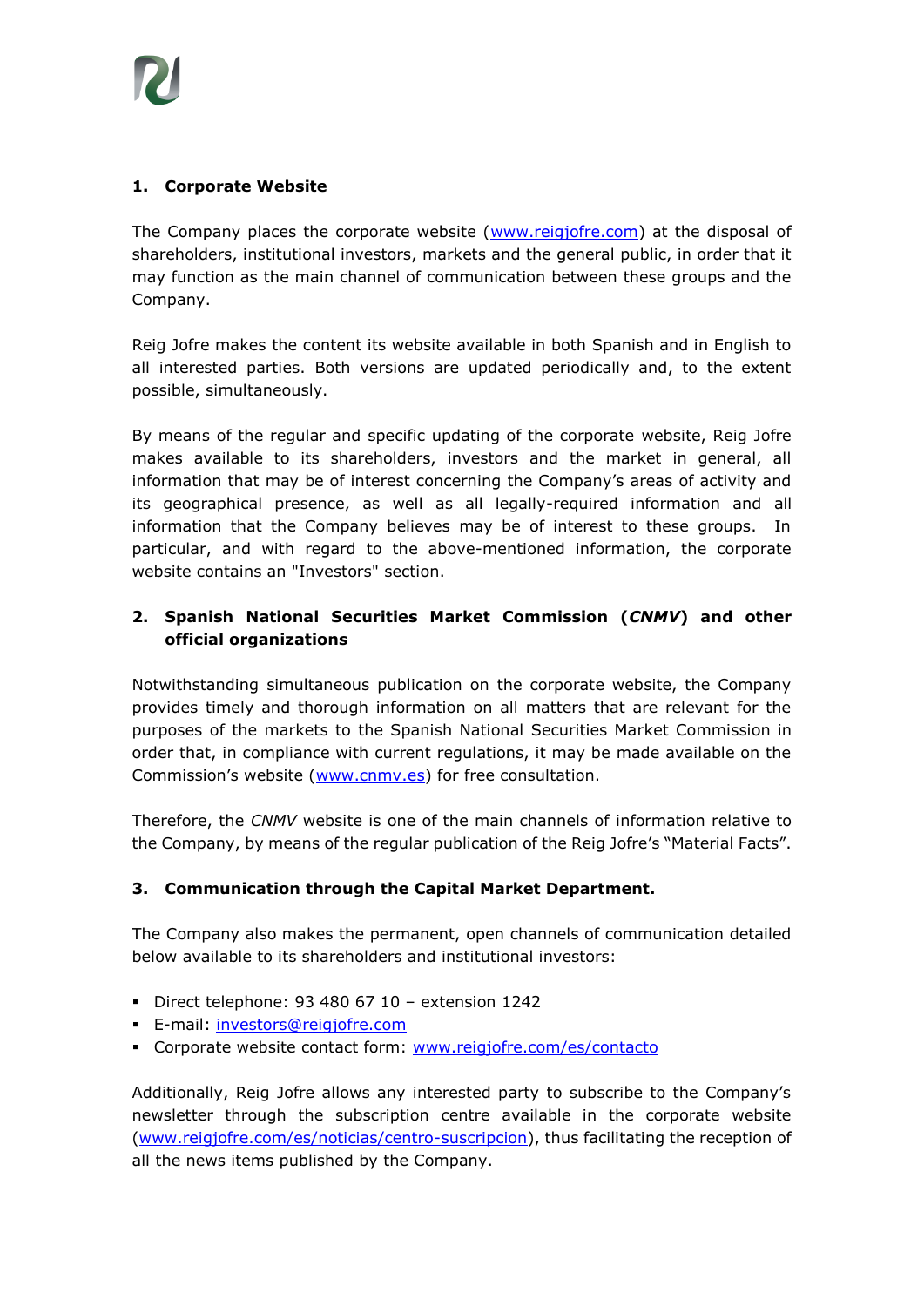### **4. Organization of meetings and participation in meetings with shareholders, private and institutional investors and financial analysts.**

The Company organizes informative open events to present the performance of the business, as well as in relation to corporate operations or other matters of relevance.

In Spain, these events are usually held in the headquarters of the Madrid Stock Exchange and the Barcelona Stock Exchange. They are broadcast in Spanish and in English through a simultaneous video conference system that can be accessed through the Company's website: [http://www.reigjofre.com/es/inversores/webcasts.](http://www.reigjofre.com/es/inversores/webcasts) Alternatively, the recordings of such events can be downloaded subsequently via the same access.

In all cases, the presentations used in these open events are made available to the public via the Reig Jofre corporate website: <http://www.reigjofre.com/es/inversores/presentaciones>

Similarly, the Capital Markets Department may arrange private or group meetings with domestic and international shareholders, investors, analysts and proxy advisers, on its own initiative or in response to requests received. Members of the management team whose areas of responsibility are relevant to the objectives of the meeting may attend the same.

Independently of the shareholding of those attending such meetings, the information discussed shall at all times be focussed on data released by the Company in advance and, therefore, special efforts shall be made to ensure that the information is not confidential in nature, as well as to ensure that its disclosure shall not undermine the rights of shareholders who are not in attendance.

#### **5. General Shareholders Meeting.**

As part of the celebration of the General Shareholders Meetings, and to ensure the information rights of shareholders, the Reig Jofre Board of Directors, through the Capital Market Department, will make available to shareholders, within the legallyestablished deadlines, complete and sufficient information regarding each and every one of the items on the agenda of the General Shareholders' Meetings to be held. Such information shall be made available to Reig Jofre shareholders in the "Investors" / "General Shareholders Meeting" section of the Company's corporate website.

Similarly, and in accordance with the provisions of the Corporate Enterprises Act, prior to the holding of the General Shareholders Meetings, Reig Jofre will enable an Electronic Shareholder Forum, affording exclusive access to duly-identified shareholders, via which the Company will advise and guide the shareholders in relation to all procedures aimed at ensuring their attendance and expressing their votes during the Meetings.